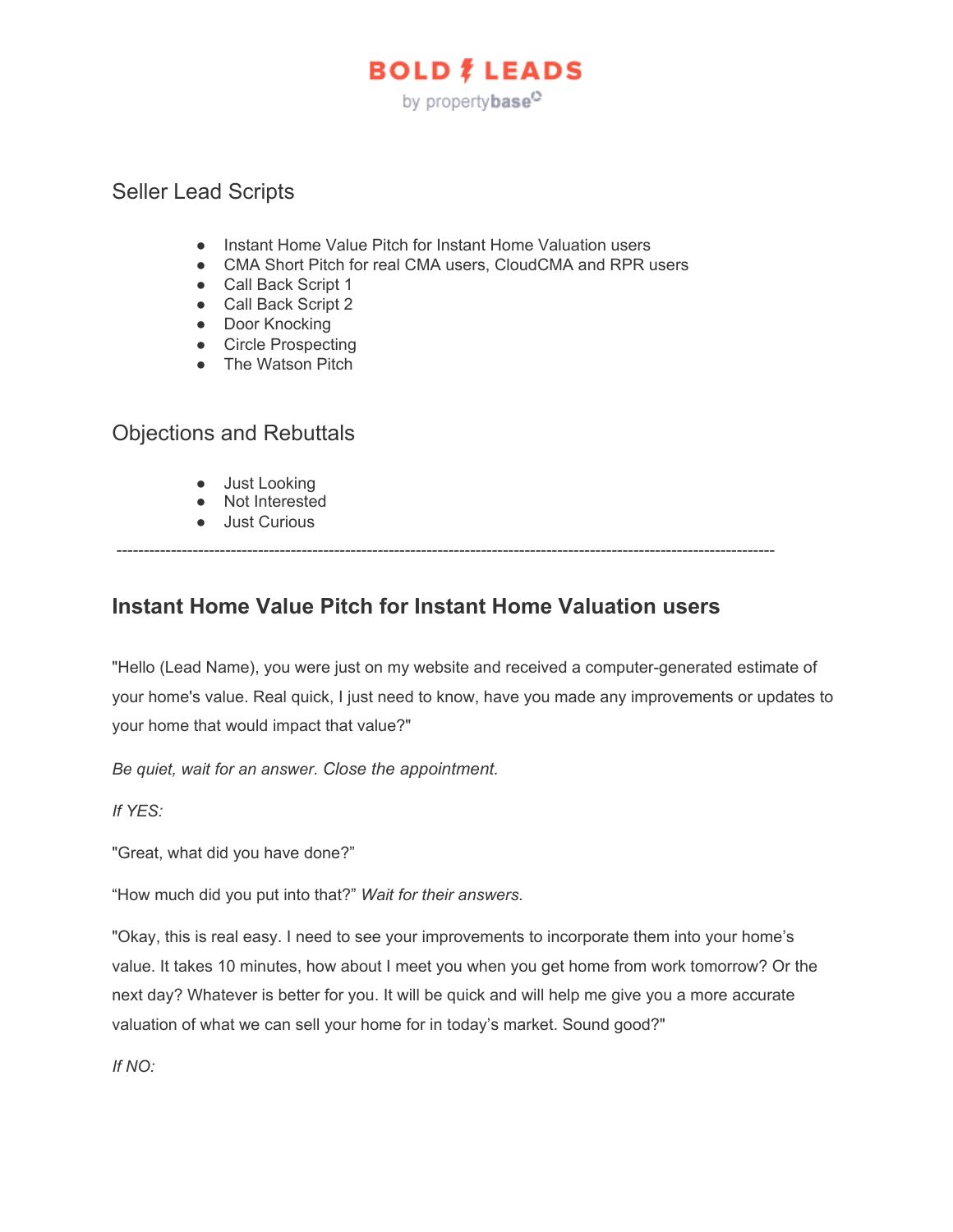### by propertybase<sup>C</sup>

"Okay, it's easy and takes 10 minutes. How about I meet you when you get home from work tomorrow? Or the next day? Whatever is better for you. It will be quick and will help me give you a more accurate valuation of what we can sell your home for in today's market. Sound good?"

#### *If Just Curious:*

*If you don't feel comfortable closing an appointment after the "have you made any improvements..." question, you can also soft-sell the prospect and go a different way with something like:*

"No improvements? No problem. If you want a more precise market analysis, have questions or are thinking about selling and would like a free consultation, reply back to one of my emails or call me."

*Keep the "JUST CURIOUS" rebuttal handy until you know it.*

### **CMA Short Pitch for real CMA users, CloudCMA and RPR users**

"Hello (Lead Name), you were just on my website looking for a home evaluation and real quick, before I send it out, have you made any improvements or updates to your home that would impact its value?"

#### *Listen to their answer.*

*Then close for the appointment. Whether they say yes or no. If they try to shut you down with "just curious or not interested" use the Just Curious rebuttal below to get permission to market to them.*

*If YES:*

"Great, what did you have done?" *Listen.*

"How much did you put into that?" *Wait for their answers*.

"Okay, this is real easy. I need to see your improvements to incorporate them into your home's value. It takes 10 minutes, how about I meet you when you get home from work tomorrow? Or the next day? Whatever is better for you. Give me 10 minutes to take a look at everything, I'll be out of your hair and able to show you what we can sell your home for in today's market. Sound good?"

#### *If NO:*

"Okay, it's easy and takes 10 minutes. How about I meet you when you get home from work tomorrow? Or the next day? Whatever is better for you. Give me 10 minutes to take a look at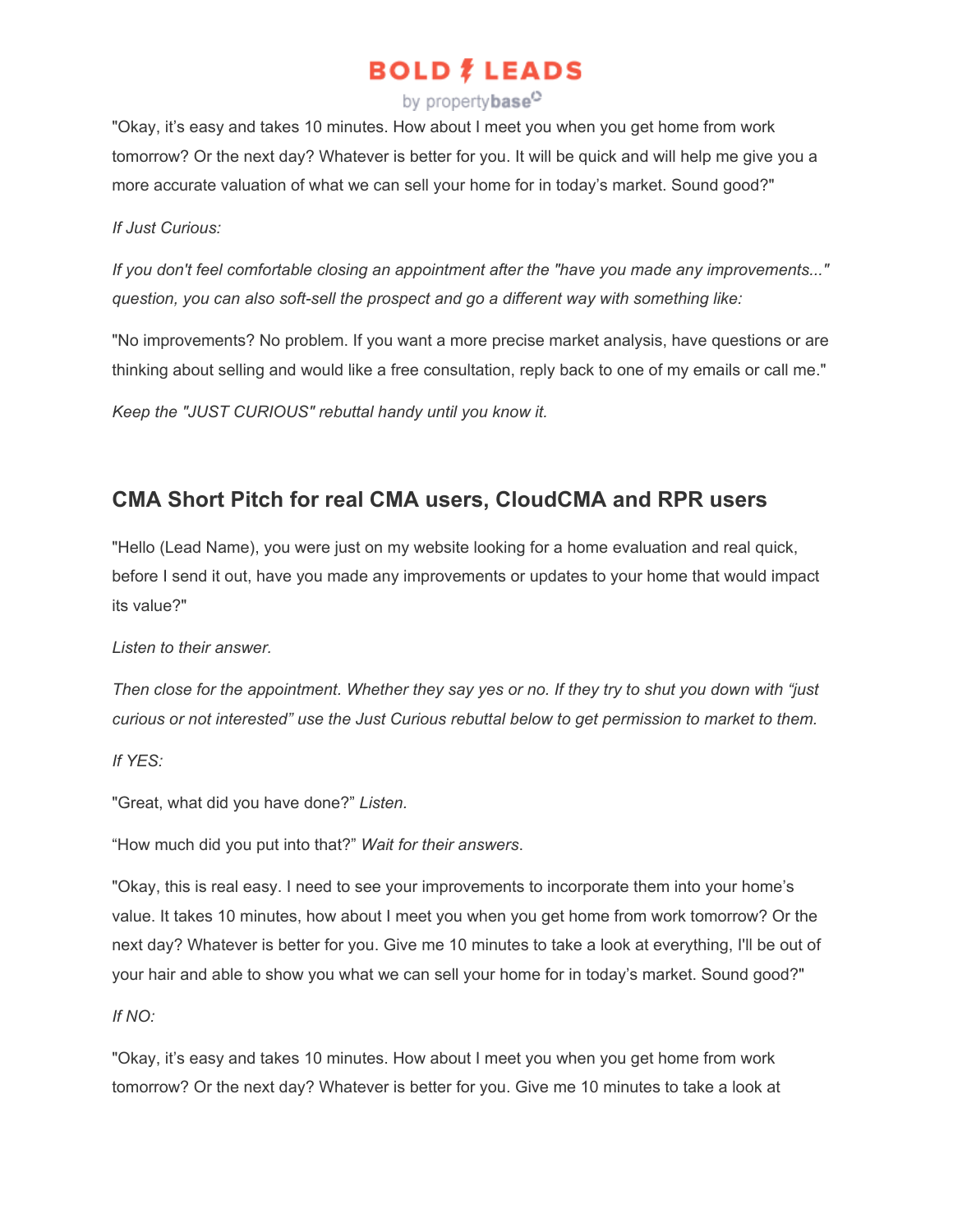### by propertybase<sup>C</sup>

everything, I'll be out of your hair and able to show you what we can sell your home for in today's market. Sound good?"

#### *If Just Curious:*

 *If you don't feel comfortable closing for an appointment after the "have you made any improvements..." question, you can also soft-sell the prospect and go a different way with something like:*

"No improvements? No problem. If you want a more precise market analysis, have questions or are thinking about selling and would like a free consultation, reply back to one of my emails or call me."

*Keep the "JUST CURIOUS" rebuttal handy until you know it.*

## **Call Back Script 1:**

"Hello (lead name)?

"My name is (your name), you probably don't remember but you were on my website looking for a valuation of your home a few weeks ago. I'm not calling to sell you something. I just wanted to find out, do you still want to know what you can sell your home for in today's market?"

*Then, based on what they say, carry the conversation how you normally would with a client.*

## **Call Back Script 2:**

"Hello (lead name)?

"My name is (your name), I'm a real estate agent, but I want you to know I'm not looking to sell you anything, okay? I would just like to know if you want a more accurate market analysis of your home's value than the one you received on my website. (Reference the Value Range for the lead) The computer spit out (name a number) but I think that is a little *low or high* for your property, what do you think?

*And again, based on what they say, carry on the conversation how you normally would with a client.*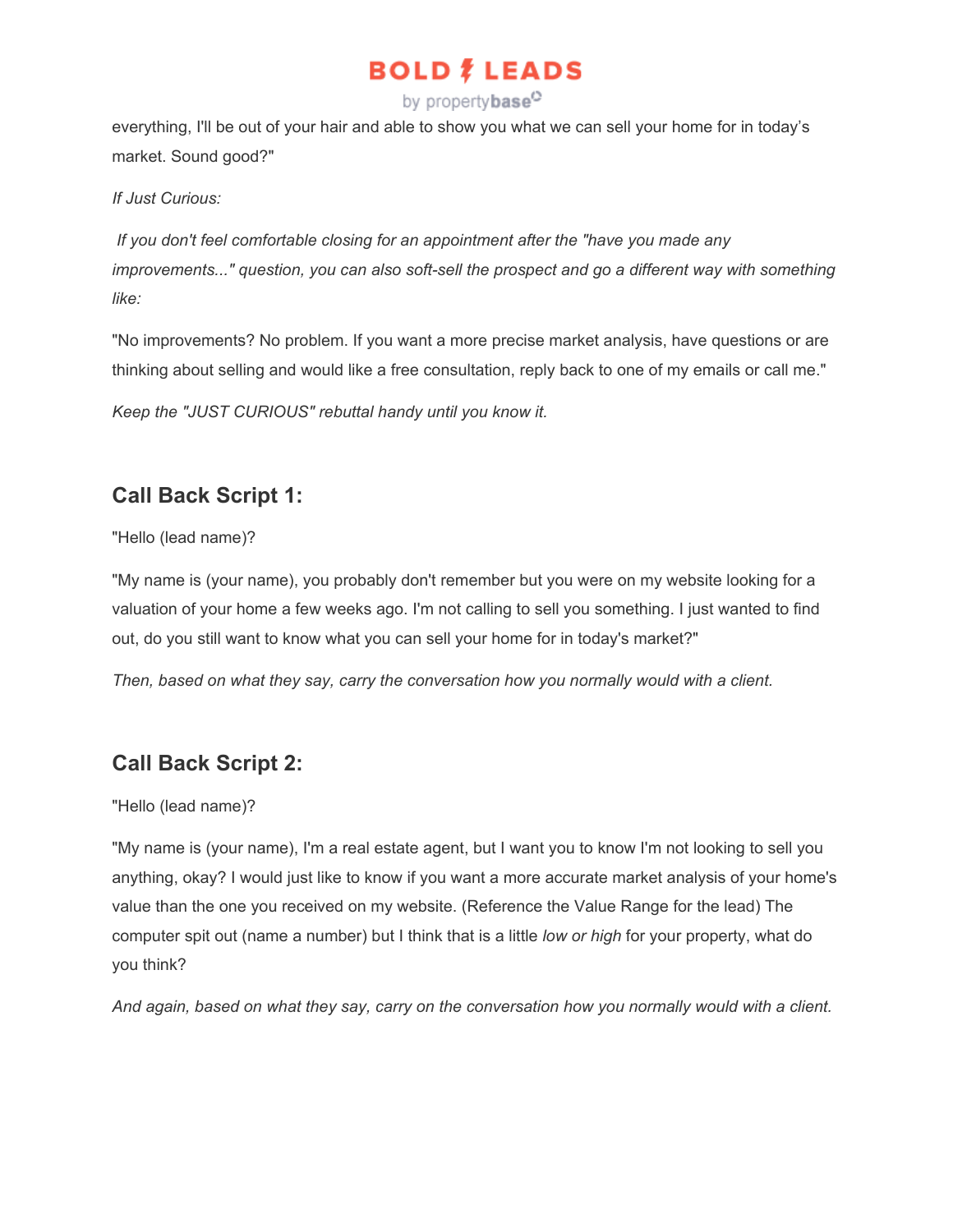by property**base**<sup>O</sup>

### **Door Knocking:**

*Very basic: Before you even knock on the door, step out into the street, look at the house and take some notes. Curb Appeal, Roof, Paint, Windows, Drive Way, Landscaping, Neighbors, etc. Write down your professional opinion about each. Write these notes on the CMA, sold sheet or whatever your takeaways are.*

*Take a couple of steps back after knocking so they are not feeling crowded or intimidated so they have room to open their front door.*

*"Knock, knock"*

*Prospect opens the door.*

*With a smile,* "Hello, my name is (your name) and I'm your neighborhood realtor. I'm here working in your neighborhood like I do almost every day, and I wanted to stop by, introduce myself and now that I'm seeing your property, give you a better idea of the market price if you'd like."

*Right then, if you have a CMA, comp report or any takeaway, put it in their hands, open it up and talk about what's in the report or folder, then talk about the adjustments you are making in your head after seeing the front of the property and surrounding neighbors. Give them an idea of what you are thinking about price-wise and ask about the timeframe.*

*ASSUME THE CONVERSATION. BE FRIENDLY AND POLITE.*

### **Circle Prospecting:**

#### *Simple Language*

"Hello, Tom? This is (your name), I'm calling around your neighborhood introducing myself and I wanted to find out if you would consider selling your home?"

*If they say "No." Ask if they want to find out what their home is worth. If they say no again, exit the call. You can always chat them up, ask about buyer/seller referral business, try and leave them better than I found them because my systems are still going to incubate that lead and I could speak to them again in the future. I never burn my pipeline.*

*Another If no, I offer to set them up on Listing Alerts.*